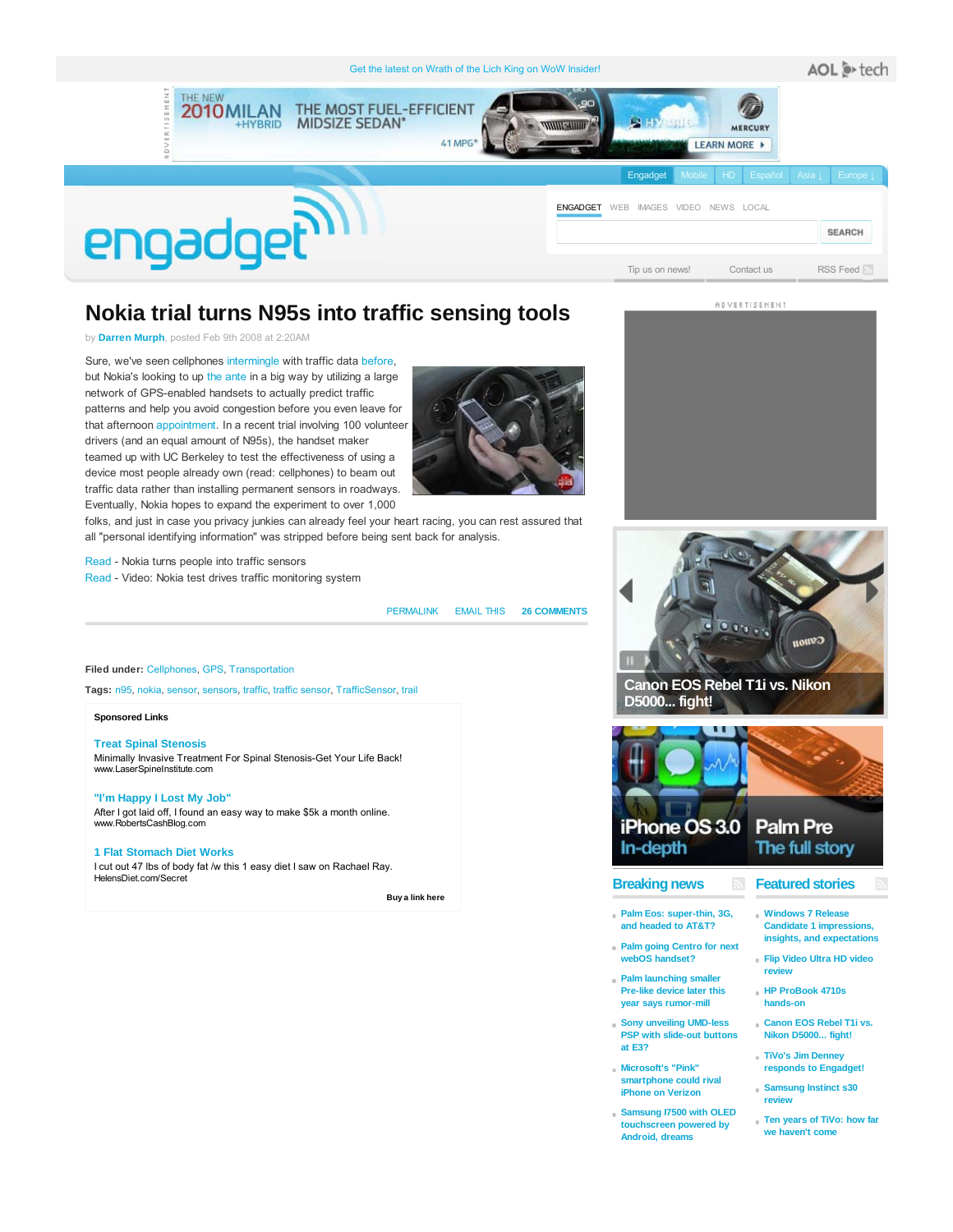### **Related Articles From Engadget**

- **Nokia 6216 Classic packs NFC for** ò. **contactless payments** 7 days ago
- **Netgear's MoCA coax-ethernet adapt now available, explained with...** 8 days ago
- **Nokia's profits drop 90% in Q1 2009** 14 days ago

#### **Related Articles From Our Tech N**

- **Nokia N97 specs fully revealed** 12 hours ago
- **Internet Headed for Major Traffic Jam Think-Tank** 2 days ago

**See More Related Articles and Blog Posts**

Eric

mayb in the US it doesn't do that

the only problem with it is the battery

but it do everything in Europe, MENA, ... .....

# **Reader Comments (Page 1 of 1)** Subscribe to these comments

# Neutral  $\Box$ **William @** Feb 9th 2008 2:23AM Only problem seems to be data costs? And having a S60 phone in the US. **Reply** Neutral **D** giodelgado @ Feb 9th 2008 4:20AM data? unlimited from ATT S60? it can do much more than any phone in the US Neutral  $\Box$ **MickeyMoo @** Feb 9th 2008 3:04AM Saw this on the news tonight - seems a lot like the tech employed by the Dash GPS potential patent infringement? **Reply** Neutral  $\Box$ Andrew @ Feb 9th 2008 3:09AM ₩ I think you can be pretty sure Nokia's lawyers made sure it didn't. Neutral **D Andrew Kung @** Feb 9th 2008 4:56AM I WAS A PART OF THIS! Definitely was a long and tedious experience but well worth the effort! **Reply** Neutral **H**<sub>B</sub> **xbit @** Feb 9th 2008 7:06AM Is there anything the N95 can't do? **Reply** Neutral  $\Box$ Steffen Jobbs @ Feb 9th 2008 9:18AM Get great battery life and fit comfortably in your pocket would be the only drawbacks. I'm not knocking this phone one bit since it's one of the finest full-featured handsets money can buy. I wish I had a need for one. Neutral  $\Box$ Eric @ Feb 9th 2008 9:54AM Receive text and mms messages, at least with AT&T! hamad @ Feb 9th 2008 12:45PM تعدا

Neutral  $\Box$ 

- Simplify Media update, take 2
- WSJ: Apple moving into chip design
- **Bid on this Andy Warhol Apple logo serigraph**
- Remote media sharing tool Simplify Media updated
- **Broadcom and Qualcomm agree to stop suing one Nikon D5000 impressions, head-to-head with D90 another, but not to stop hating Acer AspireRevo review**
	- **Entelligence: Beware of geeks bearing gifts**
- **Official: Windows 7 RC publicly available May 5th**
- **Microsoft profits sink for the first time in 23 years**
- **Aliph Jawbone Prime arrives to coddle your ears, raid your wallet**



# engadget imobile

- T-Mobile neither confirms nor denies Android 1.5 availability for G1
- Palm Eos: super-thin, 3G, and headed to AT&T?
- Sony Ericsson W518a for AT&T gets FCC blessing
- Palm going Centro for next webOS handset?
- Motorola posts \$291 million loss in first quarter, mobile sales fall 45 percent

# engadgetHD

- Engadget HD giveaway: win a 3x1 HDMI switch and HDMI cables!
- Sony debuts connected BRAVIA Z5500 LCD HDTV line
- Audioholics peels back the lids on the current crop of ICEpower-based amplifiers
- CEA study finds serious consumer interest in Internet-enabled TVs, cool bands like Radiohead and Coldplay
- Paramount licenses BD+ DRM from Macrovision

# SWITCHED

- Is It Rude To Talk On Your Cellphone While Waiting in Line?
- Morning Xtra: Facebook App for PCs, Blu-ray on Mac?
- 'Most Confusing' Tech Terms Still Baffling Brits
- LumiGram's Cool, Colorful, and Useless Bed Cover Literally Lights Up
- Customers Find Rocks, Bricks Instead of Nintendo DS, MacBook Pro

# **TÚAW**

- More App Store controversy from Pocket God
- 
- 
- 
- 

POWERED BY Sphara ADVERTISEMENT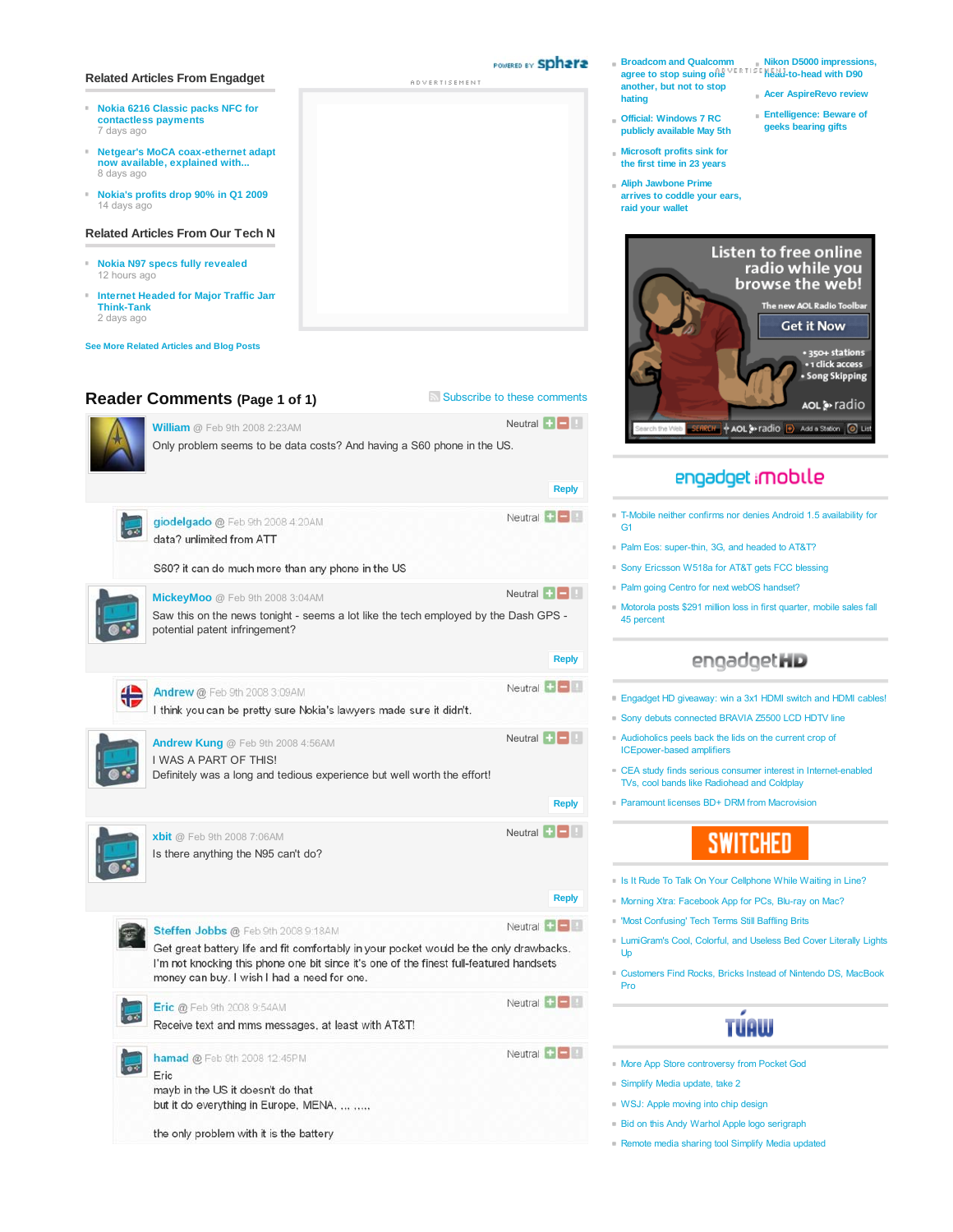

I can't possibly make it any simpler to explain short of attempting to doodle in ASCII.

## **DOWNLOADSQUAD**

Digsby Alpha reduces CPU usage, smoother performance

- **Disney joins Hulu**
- Tweet Grid is a no-login way to monitor multiple Twitter searches in realtime
- Quickly preview all your installed fonts online
- Feedmil: a long tail search engine for RSS feeds

# joustiq

- Some Pacific Islanders offended by iPhone's Pocket God
- Midway's epic downfall condensed by Gama
- Game industry salaries increased 7% in 2008
- A Life Well Wasted asks Why Game?
- Ubisoft preparing for next console generation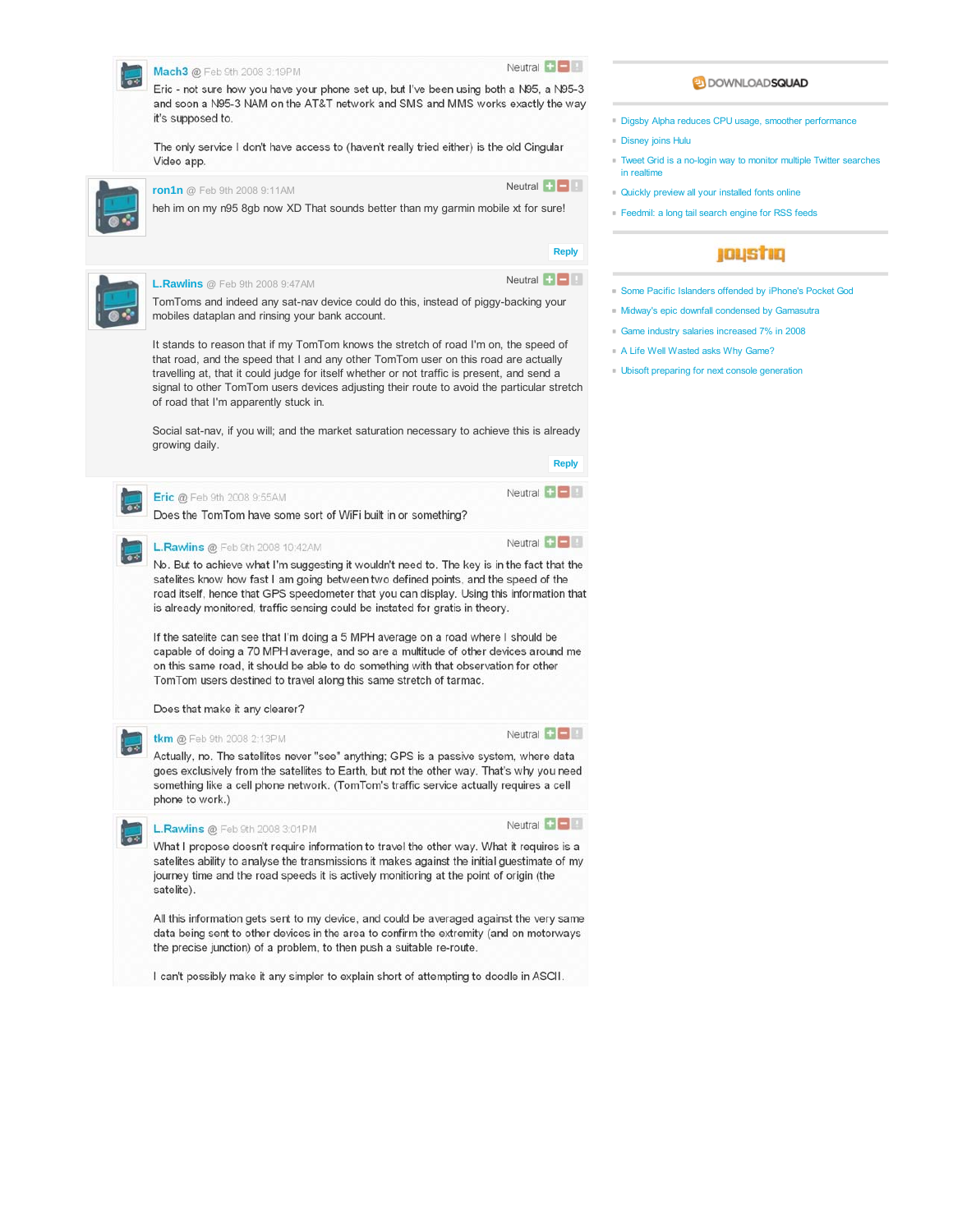|  | <b>tkm @</b> Feb 9th 2008 5:27PM                                                                                                                                                                                                        | Neutral $\Box$                                                    | <b>Resources</b>          |
|--|-----------------------------------------------------------------------------------------------------------------------------------------------------------------------------------------------------------------------------------------|-------------------------------------------------------------------|---------------------------|
|  | Maybe the reason you're having trouble explaining it is because you're not sure what                                                                                                                                                    |                                                                   | About / Masthead          |
|  | you're talking abouit. The satellite doesn't do any estimating, it doesn't know anything.                                                                                                                                               |                                                                   | Media / Press / PR        |
|  | Let me give you a quick primer on GPS: all a GPS satellite is is an atomic clock in                                                                                                                                                     |                                                                   |                           |
|  | geostationary orbit. All it does is broadcast the exact time according to its clock over and                                                                                                                                            | <b>FAQ</b>                                                        |                           |
|  | over and over. (Actually it sends some other stuff about satellite positions as well, but                                                                                                                                               |                                                                   | <b>Engadget Software</b>  |
|  | that's the essence of it.) It does not know what's being done with that. It does not know<br>who's receiving it. It does not know that humans are using the ephemeris data to                                                           |                                                                   | Contact us                |
|  | triangulate their positions down on Earth.                                                                                                                                                                                              |                                                                   | <b>Sections</b>           |
|  | The way GPS works is that your GPS device compares the time code it receives from                                                                                                                                                       |                                                                   | Announcements             |
|  | the satellite against its own internal clock and uses the difference between the two, along<br>with a handy constant you may have heard of, to determine how far away the satellite is.                                                 |                                                                   | <b>Ask Engadget</b>       |
|  | Put three satellites together and you have a two-dimensional coordinate. Take change in                                                                                                                                                 |                                                                   | Cellphones                |
|  | position over time and you have speed. You may have learned this in high school                                                                                                                                                         |                                                                   | <b>CES</b>                |
|  | physics.                                                                                                                                                                                                                                |                                                                   | <b>Desktops</b>           |
|  | Your GPS device is what tells you how fast you're going and where you are. GPS                                                                                                                                                          |                                                                   | <b>Digital Cameras</b>    |
|  | satellites have no ken of positions or speeds. They're just clocks.                                                                                                                                                                     |                                                                   | <b>Displays</b>           |
|  | ScOObyDoo @ Feb 9th 2008 9:51AM                                                                                                                                                                                                         | Neutral $\blacksquare$                                            | Gaming                    |
|  | Sounds like a real waste of time. The (IMHO better) solution being rolled out in Holland                                                                                                                                                |                                                                   | <b>GPS</b>                |
|  | gathers the data directly from the base station controller:                                                                                                                                                                             |                                                                   | <b>Handhelds</b>          |
|  |                                                                                                                                                                                                                                         |                                                                   | <b>HDTV</b>               |
|  | http://www.logicacmg.com<br>/logicacmg+provides+reliable+and+comprehensive+traffic+information+based+on+gsm+n                                                                                                                           |                                                                   | <b>Home Entertainment</b> |
|  | /400002401                                                                                                                                                                                                                              |                                                                   | <b>Household</b>          |
|  |                                                                                                                                                                                                                                         |                                                                   | <b>Interviews</b>         |
|  | That project is already 5 years old, so I have no idea why UC Berkeley think they are<br>onto something.                                                                                                                                |                                                                   | Laptops                   |
|  |                                                                                                                                                                                                                                         |                                                                   | <b>Media PCs</b>          |
|  | By gathering information directly off the network, it's possible to track every single mobile<br>phone on a specific route, and not just a couple of users that happen to be participating                                              |                                                                   | Meta                      |
|  | in the service.                                                                                                                                                                                                                         |                                                                   | Misc. Gadgets             |
|  |                                                                                                                                                                                                                                         | <b>Reply</b>                                                      | Networking                |
|  |                                                                                                                                                                                                                                         | Neutral $\blacksquare$                                            | <b>Peripherals</b>        |
|  | <b>Eric</b> @ Feb 9th 2008 9:57AM                                                                                                                                                                                                       |                                                                   | <b>Podcasts</b>           |
|  | CDOT (Colorado) is using the transponders used on the EZ-pass system to track traffic<br>on I70 and update message boards now, no GPS needed.                                                                                           |                                                                   | <b>Portable Audio</b>     |
|  |                                                                                                                                                                                                                                         |                                                                   | <b>Portable Video</b>     |
|  |                                                                                                                                                                                                                                         | <b>Reply</b>                                                      | <b>Robots</b>             |
|  | <b>Clinton</b> @ Feb 9th 2008 10:11AM                                                                                                                                                                                                   | Neutral $\Box$                                                    | <b>Science</b>            |
|  | hrmm talk about distractions this guy seems totally oblivious to the fact that he's behind                                                                                                                                              |                                                                   | <b>Storage</b>            |
|  | the wheel of a vehicle 10 & 2 anyone? :P                                                                                                                                                                                                |                                                                   | <b>Tablet PCs</b>         |
|  |                                                                                                                                                                                                                                         | <b>Reply</b>                                                      | <b>Transportation</b>     |
|  |                                                                                                                                                                                                                                         |                                                                   | Wearables                 |
|  | pushplay @ Feb 9th 2008 11:19AM                                                                                                                                                                                                         | Neutral $\begin{array}{ c c c c c }\n\hline\n\hline\n\end{array}$ | <b>Wireless</b>           |
|  | that seems to make complete sense, since ya know, people are causing the traffic why                                                                                                                                                    |                                                                   |                           |
|  | not use them as the sensors. Think about how this might work with other handi's even<br>w/o gps chips. just using info off of the cell towers could work if they were able to track                                                     |                                                                   |                           |
|  | the velocity and general location of the person, they could narrow it down to a street and                                                                                                                                              |                                                                   | <b>WIN Network</b>        |
|  | then id traffic issues.                                                                                                                                                                                                                 | <b>Reply</b>                                                      | Autos                     |
|  |                                                                                                                                                                                                                                         |                                                                   |                           |
|  | poulan @ Feb 9th 2008 1:58PM                                                                                                                                                                                                            | Neutral $\blacksquare$                                            | Technology                |
|  | This sounds flawedhow does network central distinguish between somebody walking<br>along a street at 5mph and somebody in their car doing 50mph?                                                                                        |                                                                   | Lifestyle                 |
|  |                                                                                                                                                                                                                                         | <b>Reply</b>                                                      | Gaming                    |
|  | poulan @ Feb 10th 2008 1:27PM                                                                                                                                                                                                           | Neutral $\blacksquare$                                            | Entertainment             |
|  | yeah anonomous, I know that. Either you haven't read the article or you don't understand                                                                                                                                                |                                                                   | <b>Finance</b>            |
|  | my point.                                                                                                                                                                                                                               |                                                                   |                           |
|  | anonomous @ Feb 10th 2008 2:35AM                                                                                                                                                                                                        | Neutral $\left  \cdot \right $                                    | <b>Sports</b>             |
|  | GPS satellites are really just transmitting the current time, along with some other                                                                                                                                                     |                                                                   | Also on AOL               |
|  | information. The satellites themselves don't know where anyone is; all location and trip<br>calculations are done on your GPS. Thus, your GPS would still have to transmit your<br>location in order for any traffic analysis to occur. |                                                                   |                           |

 $\begin{array}{cccccccccc} \mathsf{P} & \mathsf{O} & \mathsf{W} & \mathsf{E} & \mathsf{R} & \mathsf{E} & \mathsf{D} & \mathsf{B} & \mathsf{Y} & \mathsf{I} \end{array}$ **BLOGSMITH** 

v